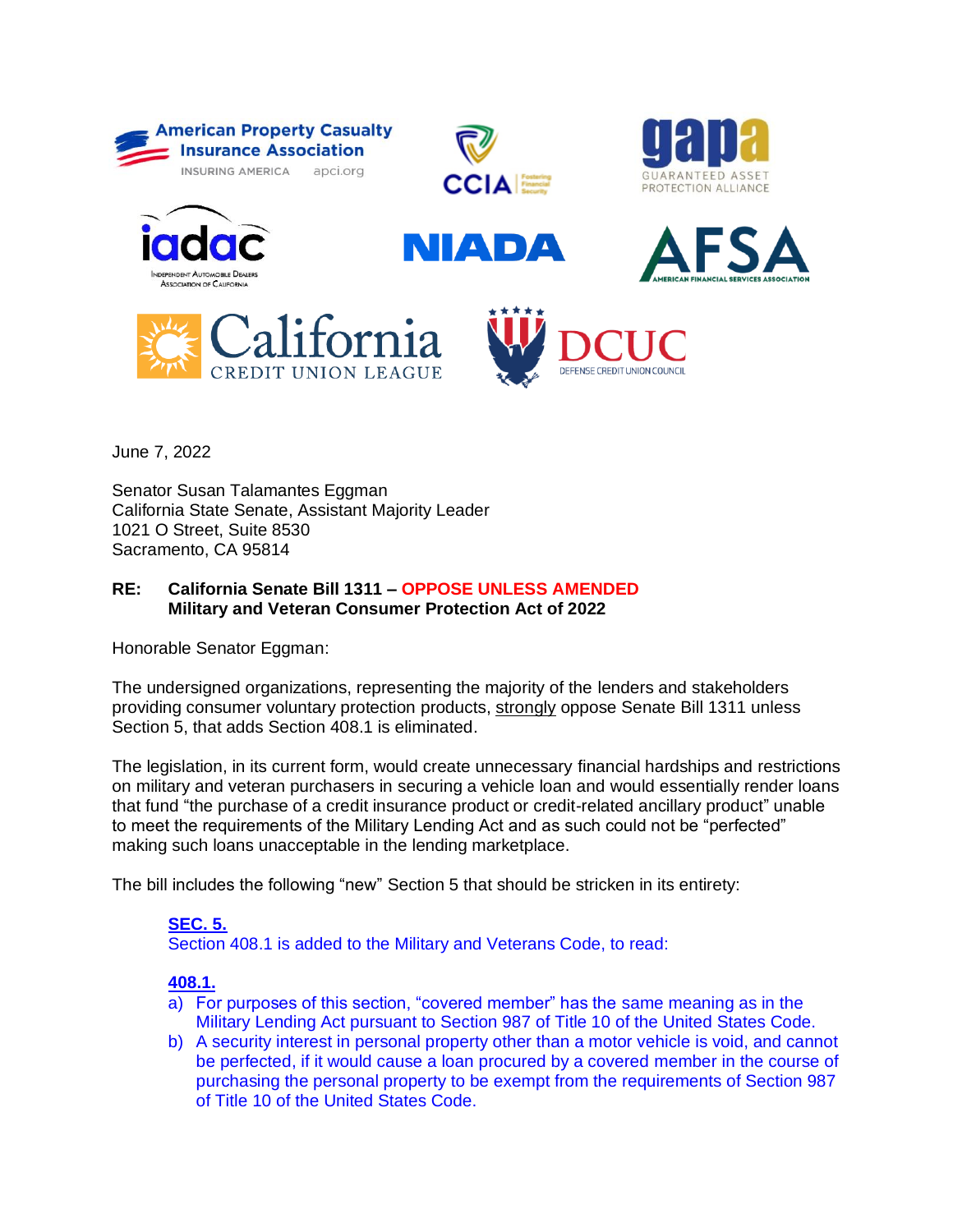c) A security interest in a motor vehicle is void, and cannot be perfected, if it would cause a loan procured by a covered member in the course of purchasing the motor vehicle to be exempt from Section 987 of Title 10 of the United States Code, and the loan also funds the purchase of a credit insurance product or credit-related ancillary product.

The bill as written prevents military personnel or veterans to avail themselves of a mainstream consumer product – voluntary protection products ("VPPs") -- just because they serve our country. Congress saw fit to pass the Military Lending Act to exempt securitized loans for personal property, such as water sport vehicle and trailers, and motor vehicles, enabling service members to purchase and finance VPPs. This bill should not override their intent.

When consumers take on debt, they take on more financial risk. During the loan process, consumers may purchase VPPs like credit insurance, debt protection and Guaranteed Asset Protection (GAP) as a financial safety net. For example, GAP products are designed to protect consumers from what can be a large financial loss when their vehicle is, due to damage or theft, considered a total loss and the consumer owes a lender more than the value of the vehicle. When this occurs, the physical damage protection provided by an auto insurance policy will pay the depreciated value of the vehicle. That amount may not be adequate to pay-off the loan. Given the high cost of motor vehicles, the difference (or "gap") between these two amounts can be substantial, and this unique product provides a consumer with the security and protection needed to avoid having to continue to pay for a vehicle that they no longer own.

Consider the following should 408.1.(c) go into effect, a scenario occurring often with a young service member lacking funds<sup>i</sup> for a down payment taking out the maximum loan amount to purchase the vehicle they desire, the most common car loan now reaching 72 months<sup>ii</sup>, with rapid vehicle depreciation considering the current inflated purchase prices for vehicles:

- service member borrows \$30,000 to purchase a vehicle
- service member still owes \$22,000 at the time their vehicle is destroyed
- the insurer values the vehicle at \$17,000 at the time of the claim
- service member now owes \$5,000 for a vehicle they can no longer use
- GAP coverage would waive the \$5,000 balance and allow the service member to replace the vehicle
- 408.1.(c) would leave the service member owing \$5,000 because they had no access to GAP coverage

Approximately 28 million U.S. households hold some form of VPP<sup>iii</sup> and received \$1.2 billion in benefits in 2020. It's no surprise then that academic research fielded by the highly regarded University of Michigan Survey Research Center shows that:

- 85% of installment loan borrowers indicated credit insurance and debt protection products are a good idea -- *a consistently high rating over a 40-year span of similar*  surveys.<sup>iv</sup>
- About 90% of GAP purchasers would purchase it again and recommend it to others.  $\theta$

With almost 40% of American households saying an unforeseen \$400 expense would be challenging to handle (pay off in the same month) $\forall i$ , coupled with inflationary trends and an expected downward correction in used car values, borrowers need access to affordable financial protection products now more than ever.